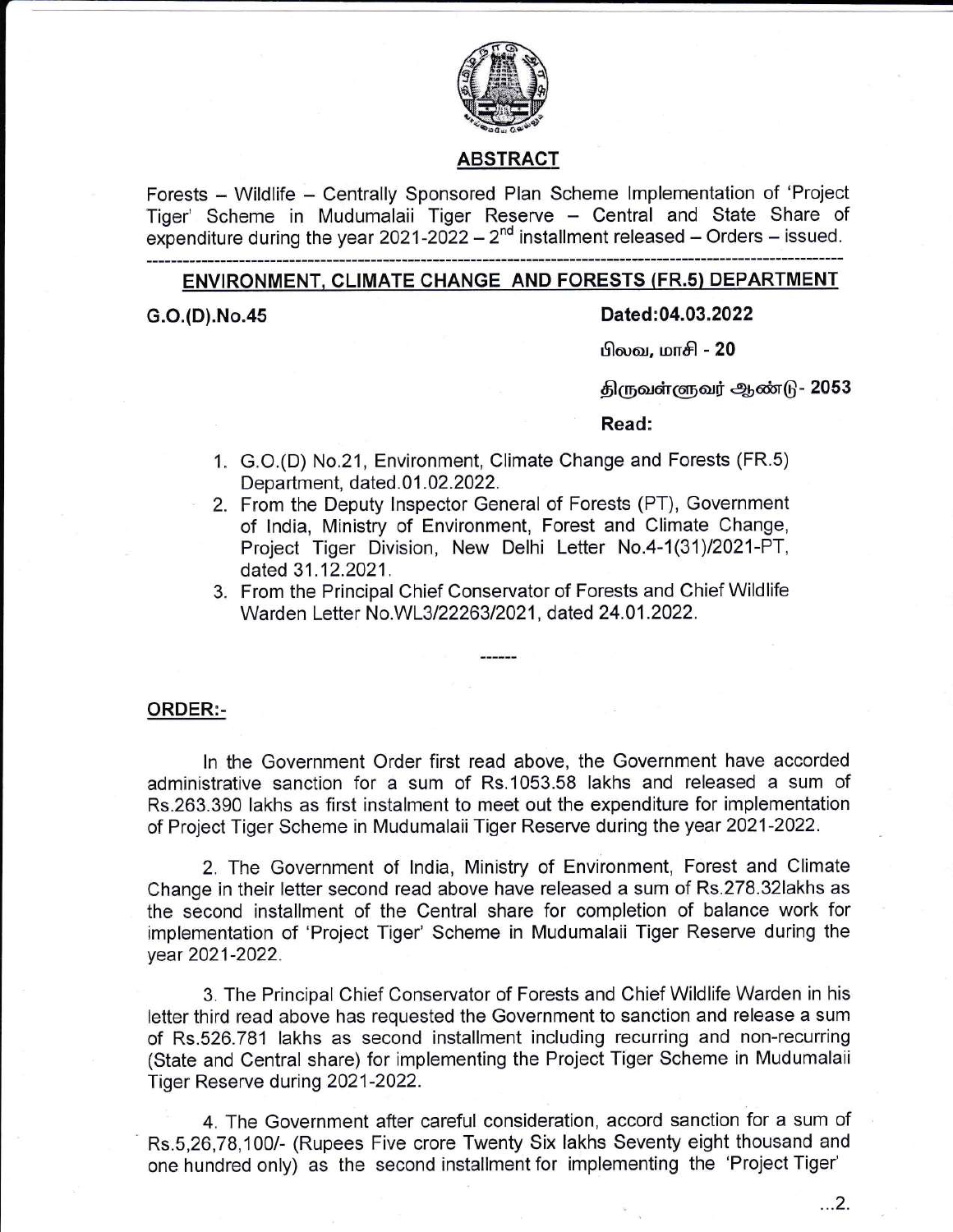Scheme in Mudumalaii Tiger Reserve for completion of the balance work during the year 2021-2022 as detailed below :-

|                     | Government<br>of India<br>share | Government<br>of Tamil Nadu<br>share | <b>Total</b> |
|---------------------|---------------------------------|--------------------------------------|--------------|
| A. Non - Recurring  | 89.558<br>$(60\%)$              | 59.704 (40%)                         | 149.262      |
| <b>B.</b> Recurring | 188.762<br>$(50\%)$             | 188.757 (50%)                        | 377.519      |
| <b>Total</b>        | 278.320                         | 248.461                              | 526.781      |

5. The expenditure sanctioned in para 4 above shall be debited to the following heads account;-

# i. Non-recurring:

### a. Centre Share Rs.89,55,800/-

 $4406$  – Capital Outlay on Forestry and Wildlife – 02 Environmental Forestry and Wildlife - 110 Wildlife - Schemes shared between State and Centre - UK Tiger Reserve Scheme -416 Major works - 01 - Major Works

(IFHRMS DP Code: 4406-02-110-UK-41601)

#### b. State Share-Rs.59,70,400/-

4406 - Capital Outlay on Forestry and Wildlife - 02 Environmental Forestry and Wildlife  $-$  110 Wildlife Schemes shared between State and Centre - US Tiger Reserve Scheme -State Share - 416 Major works - 01 - Major Works (IFHRMS DP Code: 4406-02-110-US-41601)

#### ii. Recurring Expenditure -

#### a. Central Share Rs.1,88,76 ,2001-

2406 Forestry and Wildlife - 02 Environmental Forestry and Wildlife - 110 Wildlife Preservation - Schemes Shared between State and Centre UE Tiger Reserve Scheme - 318 Maintenance - 01. Periodical Maintenance

(IFHRMS DP Code: 2406-02-110-UE-31801)

#### b. State Share Rs.1,88,75,7001-

2406 Forestry and Wildlife - 02 Environmental Forestry and Wildlife - 110 Wildlife Preservation - Schemes Shared between State and Centre UG Tiger Reserve Scheme -State Share - 318 Maintenance - 01. Periodical Maintenance (IFHRMS DP Code: 2406-02-110-UG-31801)